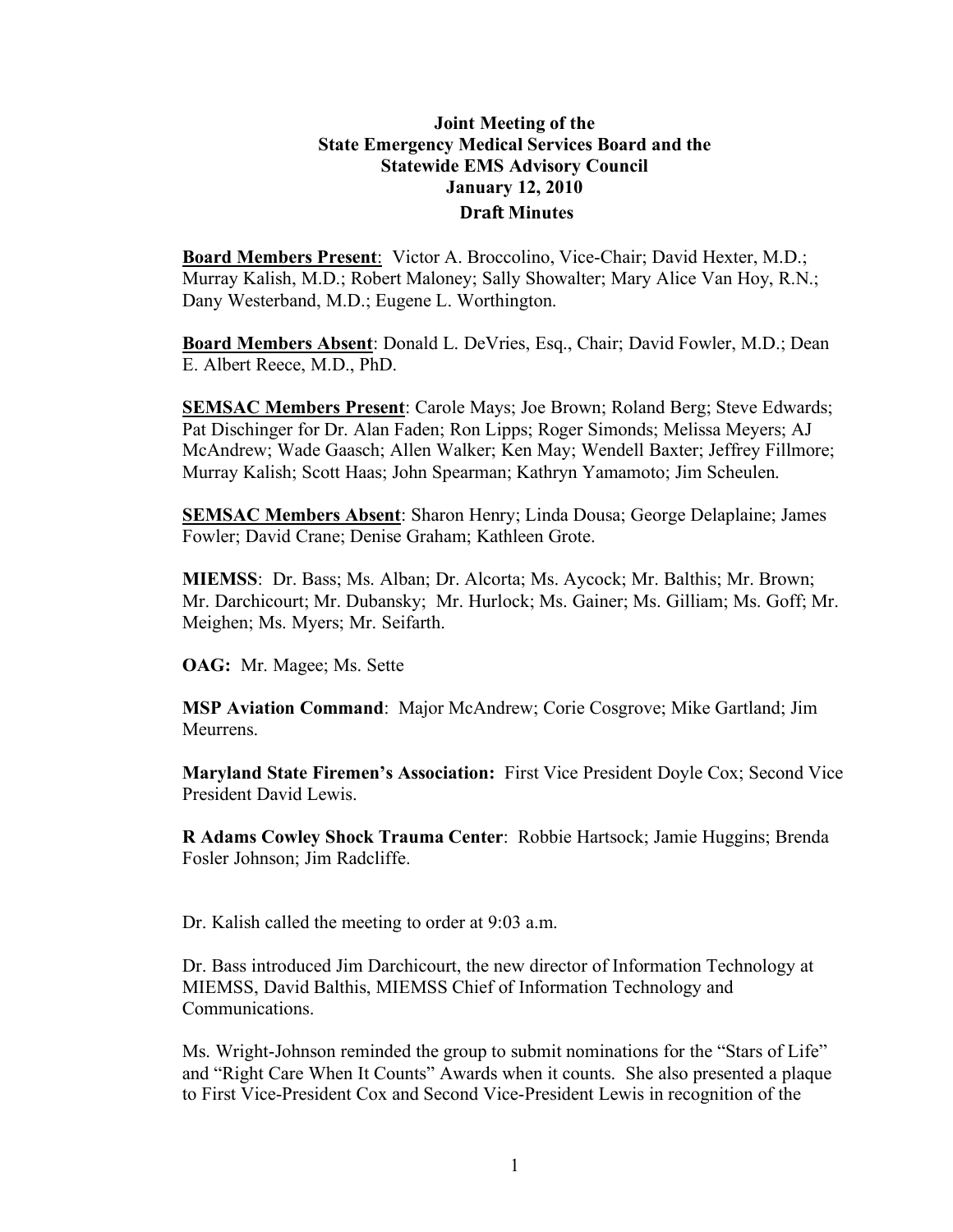efforts by the Maryland State Firemen's Association to increase seat belt use by fire and EMS providers.

# **EXECUTIVE DIRECTOR'S REPORT**

Dr. Bass reviewed the major accomplishments and issues during the past year. He updated helicopter utilization data and said that in comparing the year after to the crash to the year before the crash, there was less utilization of MSP helicopters, and the mortality and TRISS data was essentially unchanged. He also noted that during the year, SYSCOM had implemented the "HUD" (helicopter utilization database) and completed training and certification of SYSCOM operators as Flight Communicators by the National Association of Air medical Communications Specialists.

Dr. Bass reported that the BLS, ALS, and Regulations Committees were looking at various aspects of the new EMS Educational Standards. He summarized the work regarding potential integration of revised American College of Surgeons guidelines into the Maryland Trauma regulations. He said that MIEMSS was drafting regulations for the designation of Comprehensive Stroke Referral Center, and proposed STEMI regulations would be published in January. He discussed the long-term viability of the EMSOF, noting that increasing costs associated with potential changes in the helicopter program would significantly impact on the Fund. He said that a study regarding the number of helicopter bases was due to the Legislature in December 2010.

# **MARYLAND FIRE & RESCUE INSTITUTE**

Mr. Edwards said that MFRI had conducted 1,763 emergency services programs during 2009 for 33,340 students, about 6,400 of whom were EMS providers and 1900 ALS providers. He said that MFRI's enrollment during the year was down slightly from 2008. He noted that a number of new and revised courses had been made available for training during the year.

Mr. Edwards said that \$8.3 million had been approved for the design and construction of the North East Regional Training Center, with construction expected to begin in late spring 2010. He said that MFRI was incorporating more advanced technology into its training courses, including online training and human patient simulators. He also summarized MFRI's efforts in firefighter safety research. He closed by discussed future challenges, which included securing sufficient resources for MFRI operations.

# **MSP AVIATION**

Major McAndrew reported that during the year, MSP had completed 2,027 scene missions, involving 2,027 patients, as well as 337 search-and-rescue missions, 371 law enforcement missions and 1,200 homeland security missions.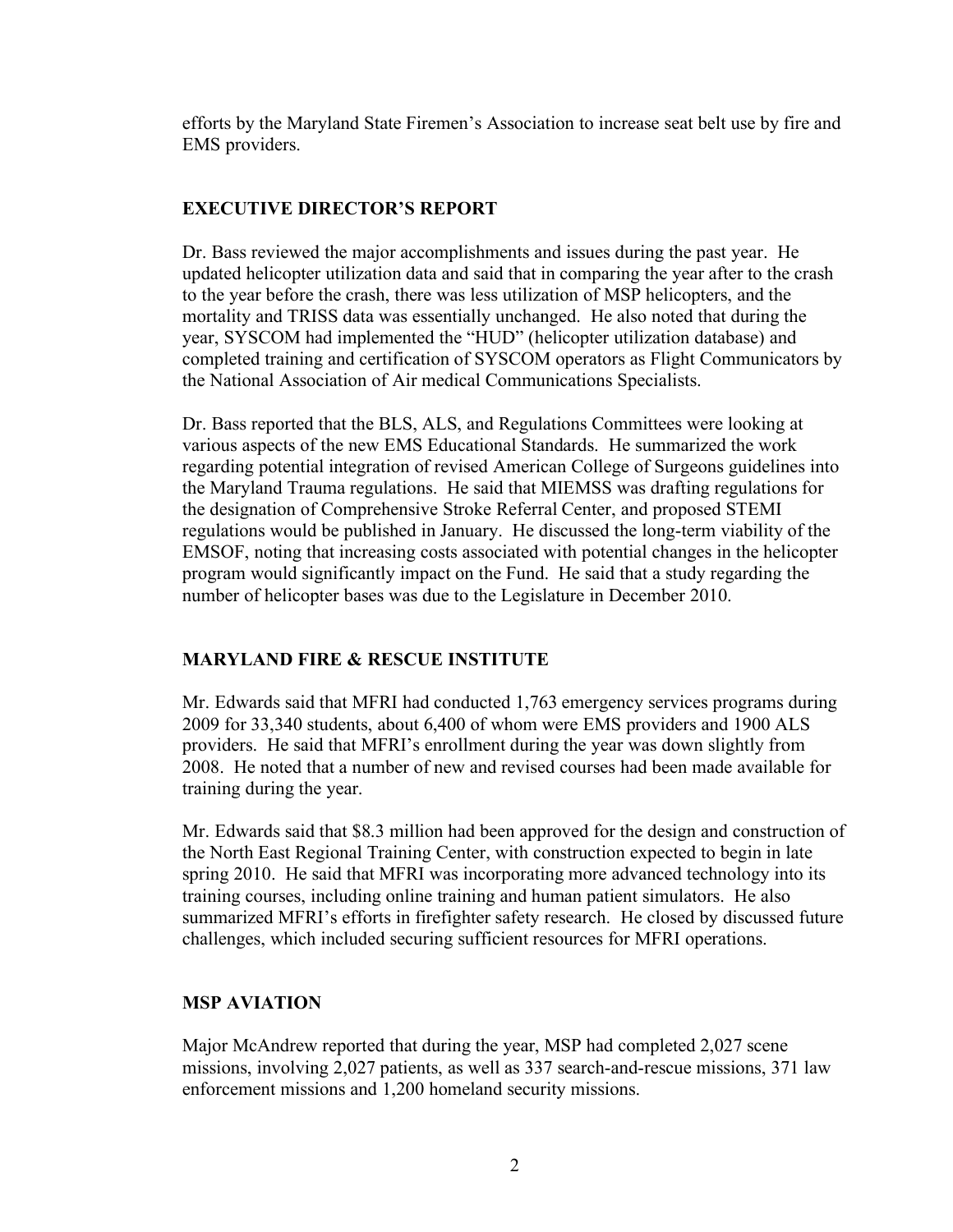He summarized the Command's current safety initiatives, which include compliance with FAA Part 135 regulations, implementation of flight risk evaluation programs, and flight communication certification for duty officers. He also said that procurement for the replacement helicopters had specified the inclusion of several recommended safetyrelated items, including the Terrain Awareness Warning System, flight data and cockpit video recording devices, and night vision imaging systems. He also said that MSP had adopted new pilot training requirements. He said that these and other safety initiatives have been implemented in response to National Transportation Safety Board's findings and recommendations.

#### **SHOCK TRAUMA CENTER**

Ms. Johnson presented statistics from the past year at the STC. She said that 23% of the STC admissions were from inter-facility transfers. She said that 21% of the inter-facility were from the regional trauma centers, with Prince George's Hospital Center and Peninsula Regional Medical Center transferring the most patients to the STC of the other trauma centers. She noted during the year, the STC was unable to accept 41 transfers due to a lack of available space. She said that helicopter admissions from the scene were much lower during the year than in the past.

Ms. Johnson summarized the educational initiatives that the STC had completed during the year. She said that the Phase IV construction project planning was proceeding and that the project was currently in the Certificate of Need phase.

### **NATIONAL STUDY CENTER FOR TRAUMA AND EMS**

Dr. Dischinger briefed the group on the Shock, Trauma and Anesthesiology Research ("STAR") center. She said that the mission of STAR is to facilitate translational research in areas related to trauma, tissue injury, critical care and anesthesiology. She said that Dr. Alan Faden is the Director of the center. She summarized some of the research activities of the center's faculty.

#### **HC STANDARD PRESENTATION**

Mr. Donohue, MIEMSS' Chief of Field Operations, presented information on "HC Standard's Health and Medical Dashboard." He said that the implementation of the HC Standard 3.0 in November 2009 had combined the FRED and CHATS function, added County and Hospital Request System (CHRS) for on-line status changes, added patient tracking capabilities, improved export and data exchange capabilities, and added mapping and charting functions. He said that the upgrade had been funded by hospital preparedness program funds. He displayed examples of the upgraded capabilities. He said that the Health and Medical Dashboard will integrate data from all health and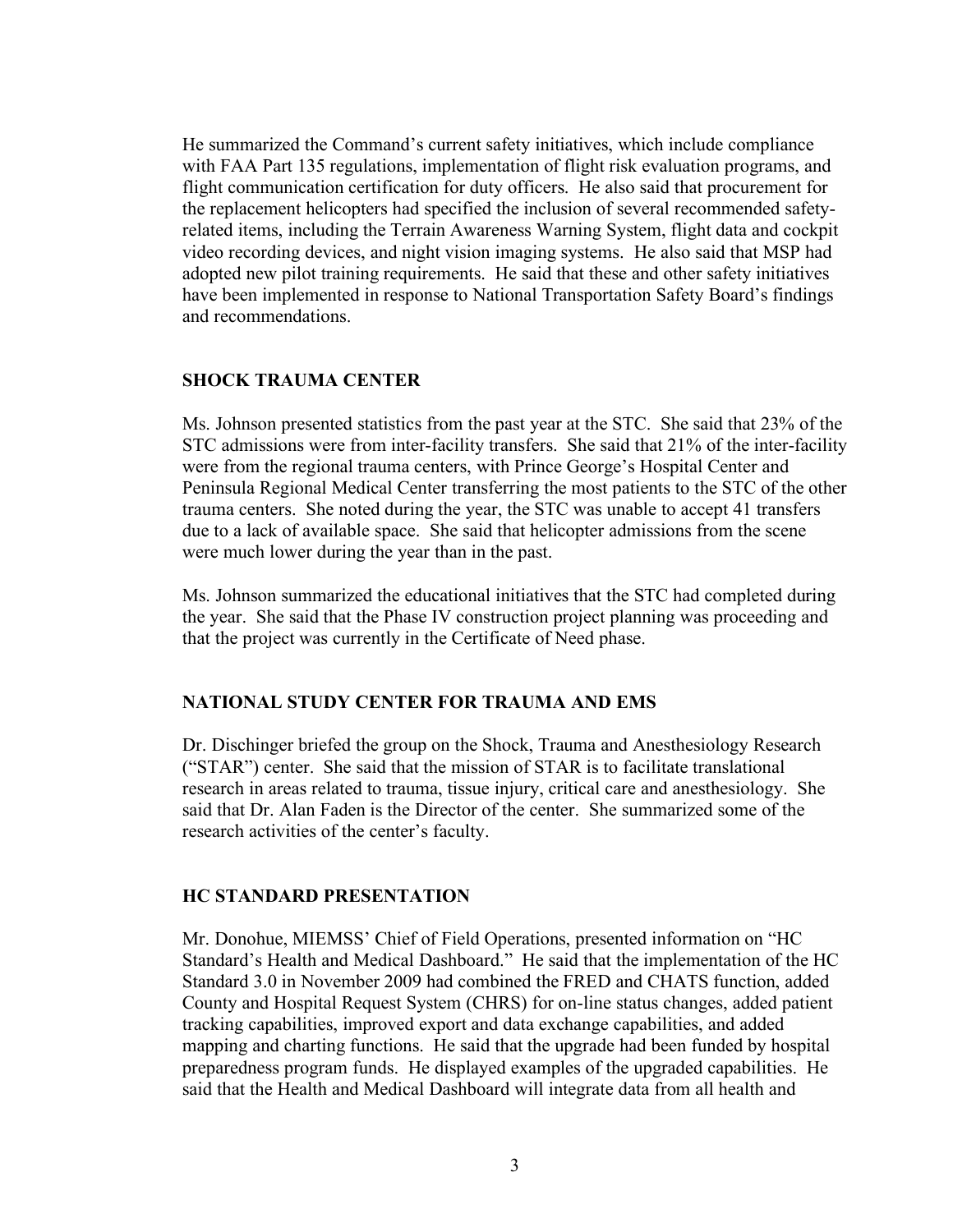medical applications into one screen, including FRED, CHATS, ESSENCE, Health Alert Network, Patient tracking, ESAR-VHP, and WebEOC .

# **OLD BUSINESS – EMS BOARD**

Maryland Ambulance Information System Regulation.

A revised copy of the changes to COMAR 30.03.04.04 and related regulations showing corrections that had been made by the workgroup and approved by SEMSAC but inadvertently not reflected in the document proposed by the EMS Board at the December 2009 meeting was presented.

# **Upon the motion of Ms. Van Hoy, which was seconded by Dr. Westerband, the Board proposed the corrected copy of the amendments to COMAR 30.03.04.04 as presented.**

Maryland Medical Protocols. Dr. Alcorta said that the Board received a copy of the final revised version of the Maryland Medical Protocols before Christmas. Ms. Van Hoy indicated that she had several changes:

P102

d.3.a add in "unit" "Standard unit dosing of liquid preparation:"

P 168

b.2.c Instead of "sats" replaced with "oxygen saturation"

p 223 Change title changed by adding "(for Chempack or Mark I Optional Protocol)" "DIAZEPAM (VALIUM) (for Chempack or Mark I Optional Protocol)"

**Upon the motion of Ms. Showalter, which was seconded by Mr. Worthington, the Board approved the above-noted changes to the draft of the Maryland Medical Protocols.**

**Upon the motion of Ms. Van Hoy, which was seconded by Dr. Westerband, the Board approved the Maryland Medical Protocols.**

# **Upon the motion of Ms. Van Hoy, which was seconded by Ms. Showalter, the Board adjourned to closed session.**

The purpose of the closed session was to carry out administrative functions under State Government Article 10-502(b), to obtain legal advice from counsel under State Government Article 10-508 (a)(7) and to maintain certain records and information in